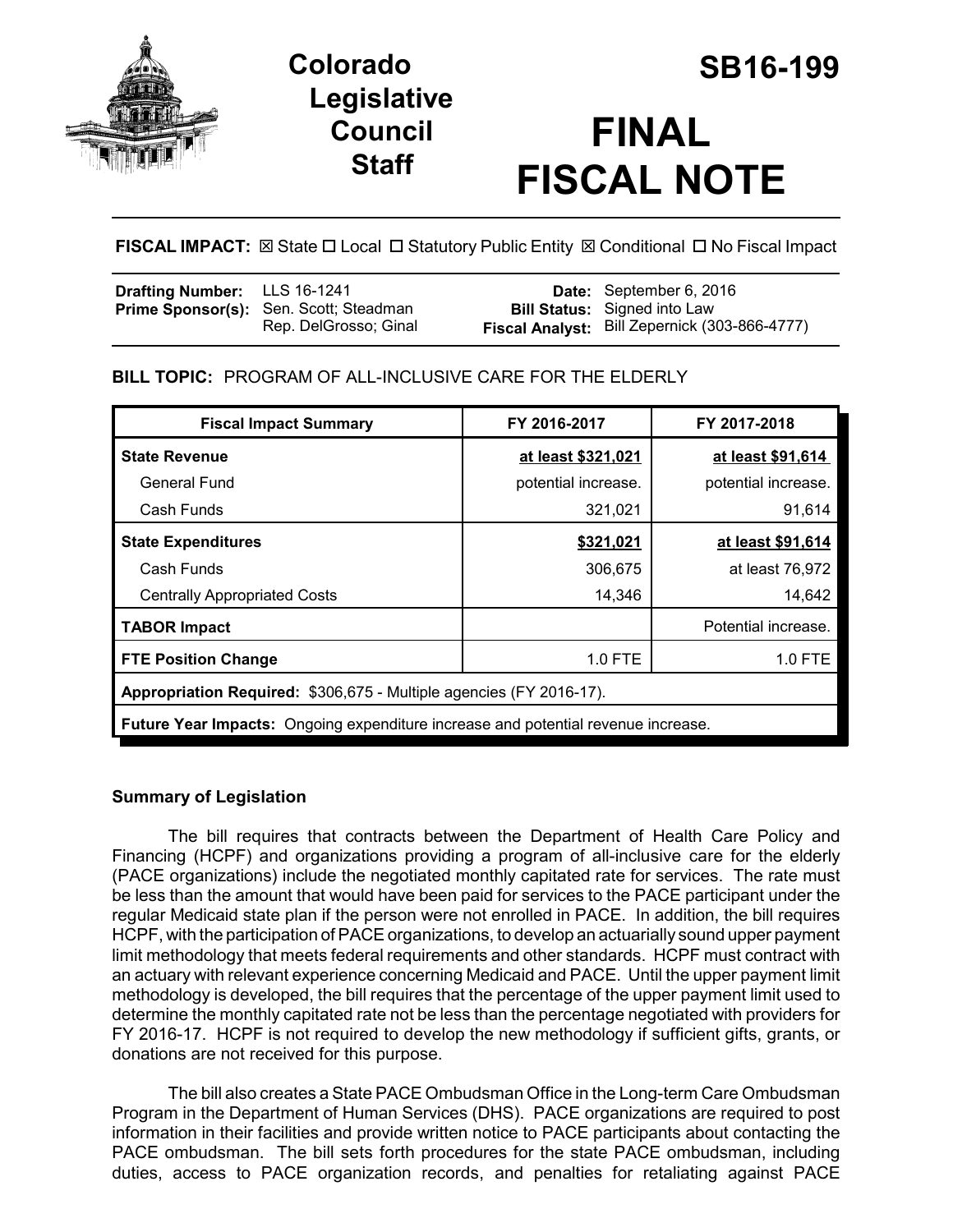September 6, 2016

participants or employees who communicate or share information with the state PACE ombudsman. For FY 2016-17 through FY 2020-21, the state PACE ombudsman will not operate if sufficient gifts, grants, and donations are not received to cover the costs of the ombudsman. The PACE Ombudsman Fund is created in the DHS to receive these gifts, grants, and donations. Lastly, the bill establishes a stakeholder group to develop legislation for introduction at the 2017 legislative session concerning the creation of a system of local PACE ombudsmen to work in conjunction with the state PACE ombudsman.

#### **Background**

PACE provides comprehensive long-term services and supports as an alternative to nursing facility care. The program is available to persons age 55 or older who are enrolled in Medicare or Medicaid and deemed eligible for nursing facility care by a Single Entry Point (SEP) agency. Clients must live within a PACE provider service area and be able, with supportive services, to live in the community safely. Services are typically offered in an adult health center and supplemented with in-home and referral services. Health and service benefits include: primary and hospital care, prescription drugs, emergency services, physical therapy, home care, meals, dentistry, nutritional counseling, social services, and transportation, among others. Once enrolled, if a client requires nursing facility care, the PACE program will also pay for these costs.

Senate Bill 15-137 expanded the type of entities that may operate a PACE program to include private, for-profit organizations and specified a review process by the Attorney General to oversee the conversion of nonprofit organizations into for-profit entities. Following passage of SB 15-137, one PACE provider, InnovAge, converted to for-profit status. As a condition of this conversion, approximately \$200 million, based on the charitable benefit to the community from the nonproft organization, was set aside in a foundation to continue to fund work associated with the original objectives of the nonprofit organization. In addition, the Attorney General specified that InnovAge establish an ombudsman for its program. InnovAge serves about 80 percent of the 2,800 participants in PACE statewide.

Capitated payments are per-person payments that cover all costs of care over a certain time period. An upper payment limit is the maximum amount of payment under Medicaid that is eligible for federal matching fund for a specific type of provider.

#### **State Revenue**

The bill increases state revenue by cash fund revenue to the DHS and HCPF by at least \$321,021 in FY 2016-17 and to the DHS by at least \$91,641 in FY 2017-18. It is assumed that this revenue will come from donations from the foundation formed through the InnovAge for-profit conversion and be used to pay for the actuarial costs in HCPF and the PACE ombudsman in DHS described in the State Expenditures section below. This revenue is exempt from TABOR.

In addition, a minimal amount of General Fund revenue may be generated from civil penalties on persons or organizations found by the DHS to have retaliated against a PACE participant or employee who cooperates with the PACE ombudsman. This offense may result in a civil penalty of up to \$5,000 per violation. The fiscal note assumes such instances will be rare and that less than \$5,000 per year in revenue will be generated per year beginning in FY 2016-17.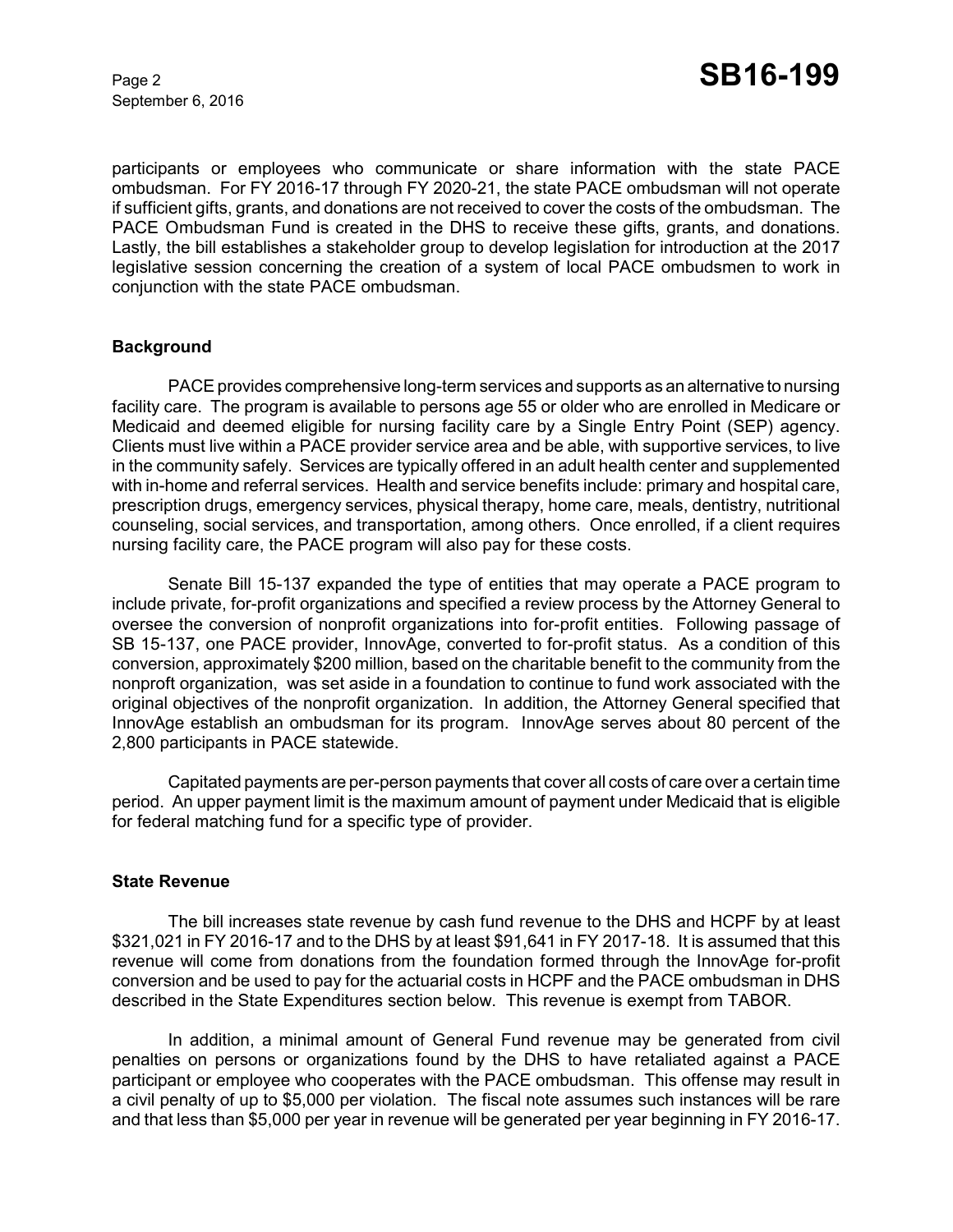September 6, 2016

#### **TABOR Impact**

This bill may increase state General Fund revenue from fines, which may increase the amount of money required to be refunded under TABOR in FY 2017-18. TABOR refunds are paid out of the General Fund. Since the bill increases both revenue to the General Fund and the refund obligation by equal amounts, there is no net impact on the amount of money available in the General Fund for the budget in FY 2017-18. However, the bill will increase money available for the General Fund budget in the future during years the state does not collect money above the TABOR limit. TABOR refund obligations are not expected for FY 2016-17.

#### **State Expenditures**

The bill increases state expenditures by **\$321,021 and 1.0 FTE in FY 2016-17 and at least \$91,614 and 1.0 FTE in FY 2017-18** and future years. These costs in HCPF and DHS are summarized in Table 1 and discussed below. The fiscal note assumes all work and costs associated with this bill will begin on July 1, 2016.

*Department of Health Care Policy and Financing.* Conditional upon receipt of sufficient gifts, grants, and donations, HCPF will be required to employ an actuarial contractor to assist in the development of the upper payment limit methodology for payments to PACE services. Assuming an hourly rate of \$250 per hour and up to 1,000 hours of contractor time, actuarial services are estimated to cost up to \$225,000 in FY 2016-17 only. These costs are paid using gifts, grants, and donations to the Department of Health Care Policy and Financing Cash Fund. It is assumed expenditure of these gifts, grants, and donations does not qualify for federal matching funds through Medicaid. HCPF will also have increased workload to develop the new methodology and incorporate the capitated rate into contracts with PACE organizations. No new appropriations are required for this work.

Depending on the rate methodology developed by HCPF, costs for PACE services could increase. At this time, it is unknown how the rate methodology will impact costs. In addition, the temporary rate methodology in use while the new method is being developed could result in higher costs in FY 2017-18 compared with current law. By requiring the percentage of the upper payment limit to be at least equal to the amount negotiated in FY 2016-17, costs could increase if the upper payment limit for FY 2017-18 rises. It is assumed HCPF will request additional funding through the annual budget process if PACE costs are expected to increase under the temporary or new rate methodologies.

*Department of Human Services.* Conditional upon receipt of sufficient gifts, grants, and donations, the bill increases cash fund expenditures in the DHS by \$96,021 and 1.0 FTE in FY 2016-17 and \$91,614 and 1.0 FTE in FY 2017-18 and future years. These costs are for an additional staff person to serve as the PACE ombudsman. Travel costs of \$2,700 per year are assumed to conduct site visits to PACE organizations outside the Denver metro area. These costs are paid from the newly created PACE Ombudsman Fund.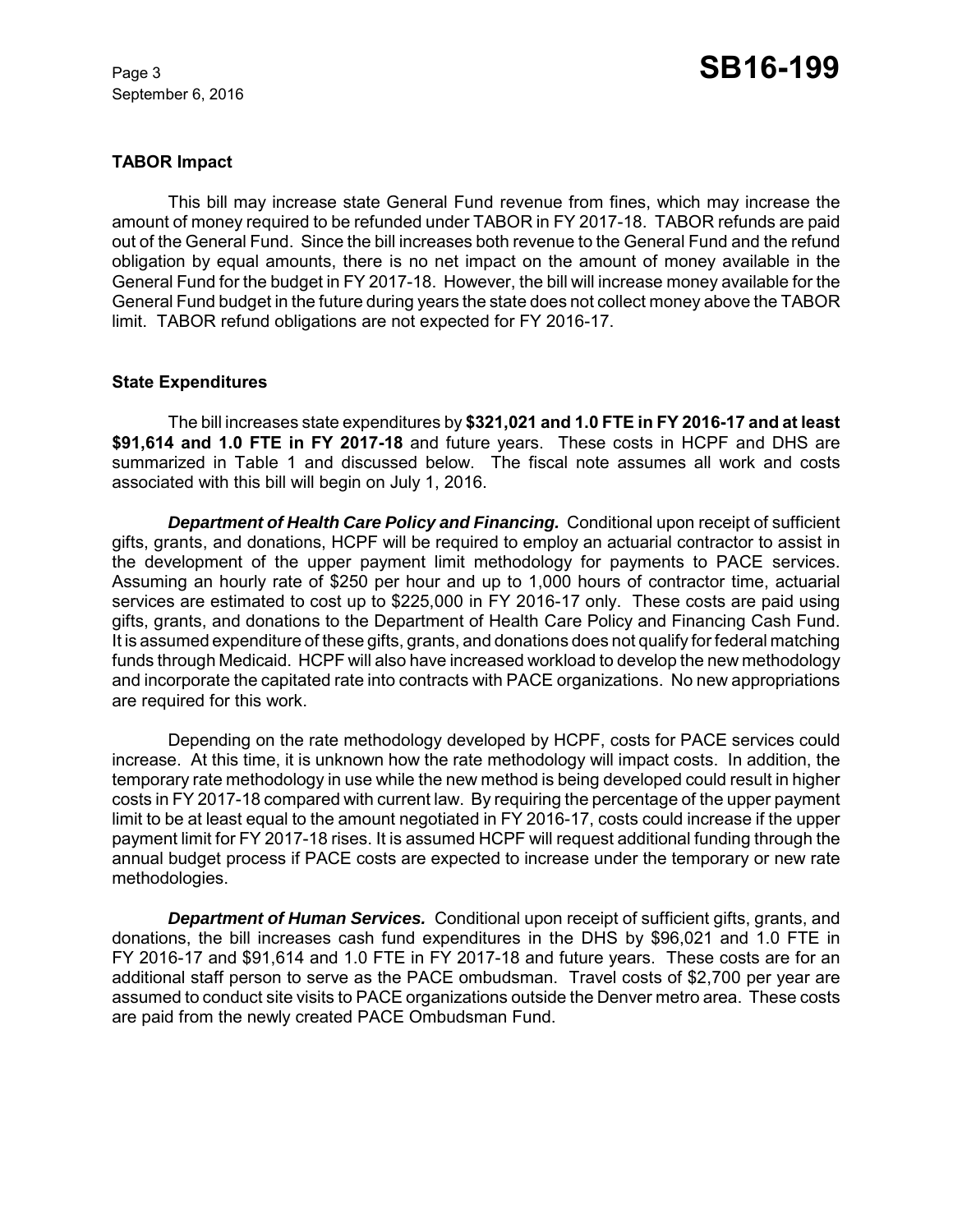| Table 1. Expenditures Under SB 16-199              |            |            |  |  |  |  |
|----------------------------------------------------|------------|------------|--|--|--|--|
| <b>Cost Components</b>                             | FY 2016-17 | FY 2017-18 |  |  |  |  |
| Department of Health Care Policy and Financing     | \$225,000  |            |  |  |  |  |
| <b>Actuarial Contractor</b>                        | 225,000    |            |  |  |  |  |
| <b>Department of Human Services</b>                | \$96,021   | \$91,614   |  |  |  |  |
| <b>Personal Services</b>                           | 73,322     | 73,322     |  |  |  |  |
| <b>FTE</b>                                         | $1.0$ FTE  | 1.0 FTE    |  |  |  |  |
| <b>Operating Expenses and Capital Outlay Costs</b> | 5,653      | 950        |  |  |  |  |
| Travel                                             | 2,700      | 2,700      |  |  |  |  |
| Centrally Appropriated Costs*                      | 14,346     | 14,642     |  |  |  |  |
| <b>TOTAL</b>                                       | \$321,021  | \$91,614   |  |  |  |  |

 *\* Centrally appropriated costs are not included in the bill's appropriation.*

*Centrally appropriated costs.* Pursuant to a Joint Budget Committee policy, certain costs associated with this bill are addressed through the annual budget process and centrally appropriated in the Long Bill or supplemental appropriations bills, rather than in this bill. The centrally appropriated costs subject to this policy are estimated in the fiscal note for informational purposes and summarized in Table 2.

| Table 2. Centrally Appropriated Costs Under SB 16-199                |            |            |  |  |  |
|----------------------------------------------------------------------|------------|------------|--|--|--|
| <b>Cost Components</b>                                               | FY 2016-17 | FY 2017-18 |  |  |  |
| Employee Insurance (Health, Life, Dental, and Short-term Disability) | \$8.072    | \$8,072    |  |  |  |
| Supplemental Employee Retirement Payments                            | 6.274      | 6,570      |  |  |  |
| <b>TOTAL</b>                                                         | \$14,346   | \$14,642   |  |  |  |

#### **Effective Date**

The bill was signed into law by the Governor and took effect on June 10, 2016.

#### **State Appropriations**

For FY 2016-17, the bill requires and includes the following appropriations:

- \$225,000 to HCPF from gifts, grants, and donations in the Department of Health Care Policy and Financing Cash Fund; and
- \$81,675 to the DHS from the PACE Ombudsman Fund and an allocation of 1.0 FTE.